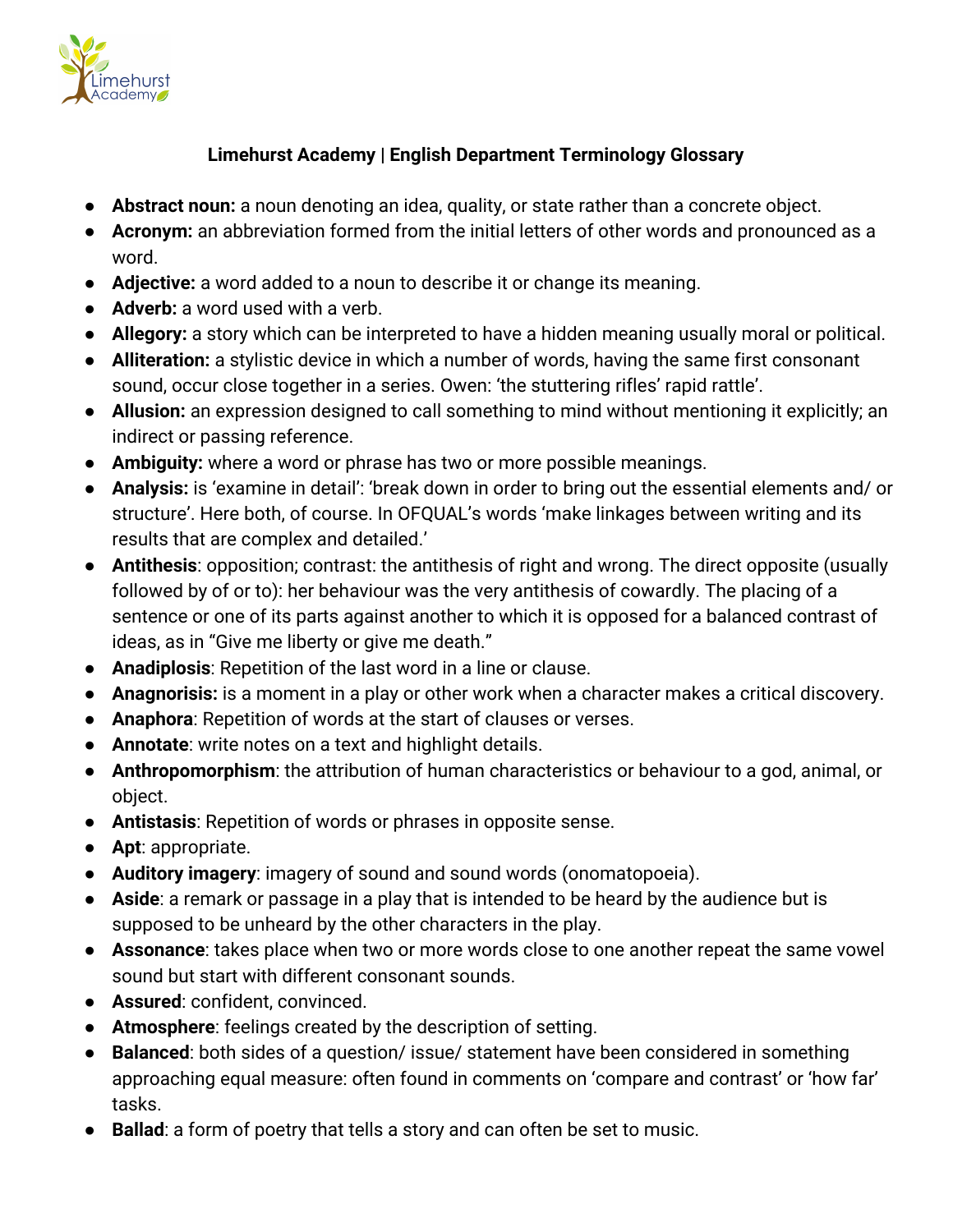

- **Bathos**: a ludicrous descent from the exalted or lofty to the commonplace; anticlimax. Waugh: 'Sword of Honour' sergeant to senior officer: 'quite frankly sir it's time you shut your bloody trap'. insincere pathos; sentimentality; mawkishness.
- **Bildungsroman**: a novel dealing with one person's formative years or spiritual education.
- **Blank verse**: poetry written in iambic pentameter that doesn't rhyme.
- **Caesura**: a pause in a line for effect.
- **Caricature**: a picture, description, or imitation of a person in which certain striking characteristics are exaggerated in order to create a comic or grotesque effect.
- **Catalyst**: a person or thing that precipitates an event.
- **Characterisation**: the ways in which different people, places and things are described and developed.
- **Chorus**: non-individualised group of performers in the plays of classical Greece, who comment with a collective voice on the dramatic action.
- **Chronological**: told in the order that it happens.
- **Clarify**: make or become clearer to see or easier to understand.
- **Cliché:** a very overused or unoriginal phrase.
- **Climax**: event or point of greatest intensity or interest.
- **Closure**: closing, ending: refers to the ways writers deal with the final moments of their texts.
- **Cohesion**: what glues a united, whole text together.
- **Colloquial:** sounding like everyday spoken language.
- **Comic relief:** humorous content in a dramatic or literary work intended to offset more serious episodes.
- **Comment**: describe and make some straightforward judgements about: 'give a view of' what has been read and how it works in the light of the task and, critically, support what is said with reference to the text. In its simplest form: 'say something about'.
- **Conjunction:** word that links words, phrases and clauses.
- **Connective**: a word that joins words or sentences.
- **Consonance**: repetition of a consonant sound in nearby words.
- **Conceptual**: ideas that can be read between the lines, infer what is implied. A concept is defined as a 'generalisation or abstraction from experience based on or relating to ideas.' Ideas are 'plans or schemes formed by thinking'.
- **Connections**: similarities.
- **Connotations:** ideas or feelings evoked by a word because of its interpretations
- **Considered response and consider(ed)**: 'contemplate mentally, esp. in order to reach a conclusion'; 'look attentively at. to examine the merits of'.
- **Consistent**: 'compatible, in harmony with'.
- **Context**: both in its generally understood sense: 'parts that precede and follow a word or passage and fix its precise meaning' in other words its place in the scheme of things: and in the sense it has come to have in literary rubrics, 'circumstances'. As described here by 'social, cultural, historical'.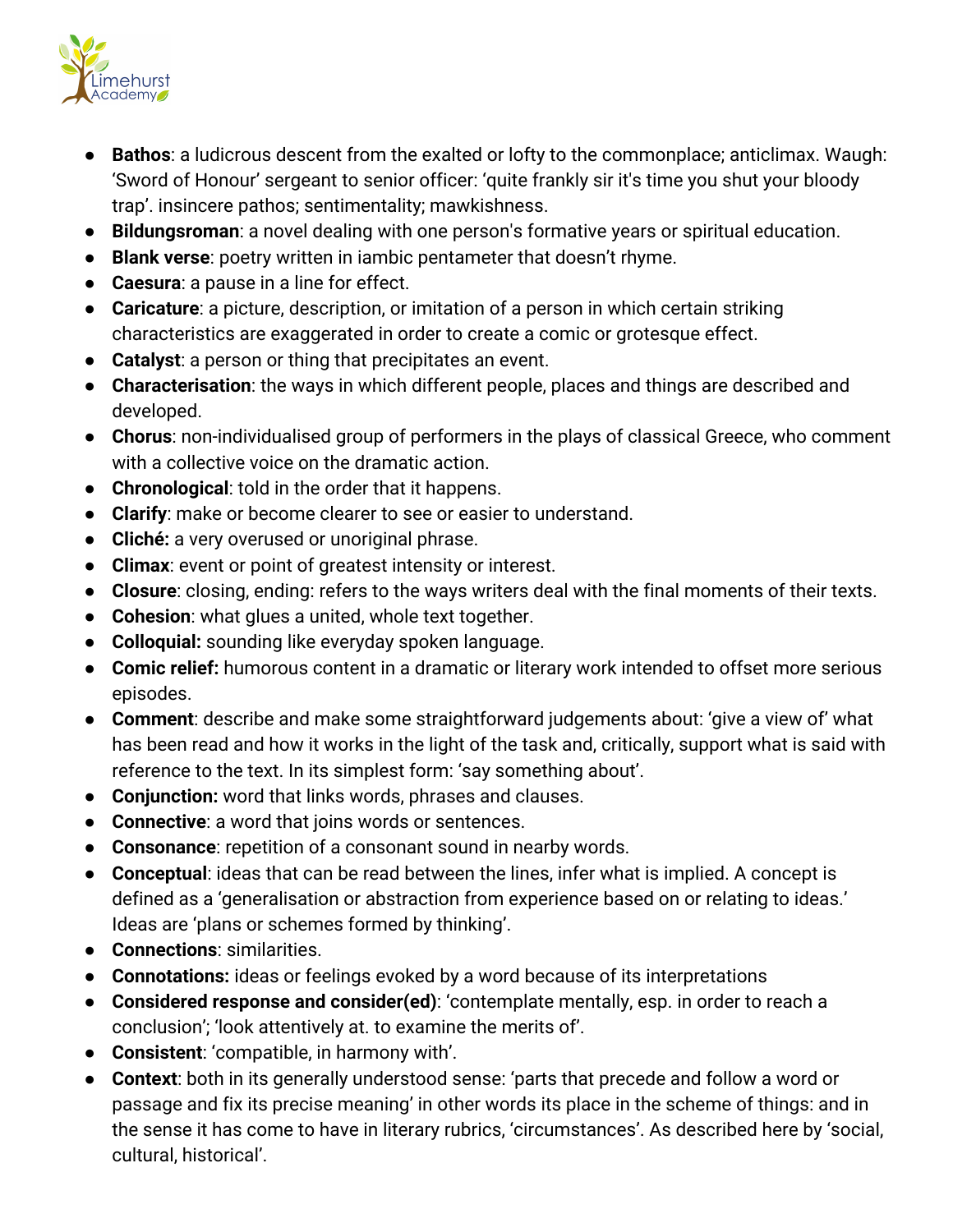

- **Contrast**: when two things are described in a way which emphasises how different they are
- **Conventions**: a way in which something is usually done.
- **Conveyed**: how something is communicated.
- **Critical**: or in this context the work of a critic: 'censure, review, judge… merit'. The suggestion is that candidates may find things to criticise as poor/inadequate/could have been better done, as well as praise as merit worthy. Essential, therefore to see that these judgements are substantiated.
- **Declarative**: a statement in the form of a declaration
- **Denotation**: the literal or primary meaning of a word, in contrast to the feelings or ideas that the word suggests.
- **Detachment**: this is a challenging requirement: it suggests both engagement and involvement but also taking an overview from a critical distance as well as textual references that are apt, convincing and persuasive. Personal opinions that are unconsidered and unsupported are not judgements. Detailed work is all of the high quality suggested here and fully, aptly supported. Well differentiated, penetrating.
- **Developed**: (of a response, essay etc.) continued, followed up, and expanded.
- **Dichotomy**: a division or contrast between two things that are or are represented as being opposed or entirely different.
- **Diacope**: Repetition of words broken by some other words.
- **Dialect**: the form of English used in a particular place.
- **Direct speech**: the actual words that are said by someone.
- **Discourse markers**: A discourse marker is a word or phrase that is relatively syntax-independent and does not change the meaning of the sentence, and is somewhat empty. Examples of discourse markers include the particles "oh", "well", "now", "then", "you know", and "I mean", and the discourse connectives "so", "because", "and", "but", and "or".
- **Discuss**: offer a considered and balanced response that includes a range of arguments factors or hypotheses. Opinions or conclusions should be presented clearly and supported by appropriate evidence.
- **Dissonance**: inharmonious or harsh sound; discord; cacophony. Blake, 'The `Garden of Love'. And Priests in black gowns, were walking their rounds, And binding with briars, my joys & desires.
- **Dramatic monologue**: a form of poetry that uses the assumed voice of a single speaker who is not the poet to address an implied audience.
- **Echo**: repetition of sound; close imitation, reinforce, support, imitate.
- **Ellipsis**: the omission from speech or writing of a word or words that are superfluous or able to be understood from contextual clues.
- **Emotive**: arousing feeling, exciting emotion (possibly at the expense of/ instead of taking a logical route, response).
- **Empathise, empathy**: power of identifying oneself with the thoughts and feelings of another.
- **End-stopping:** finishing a line of poetry with the end of a phrase or sentence.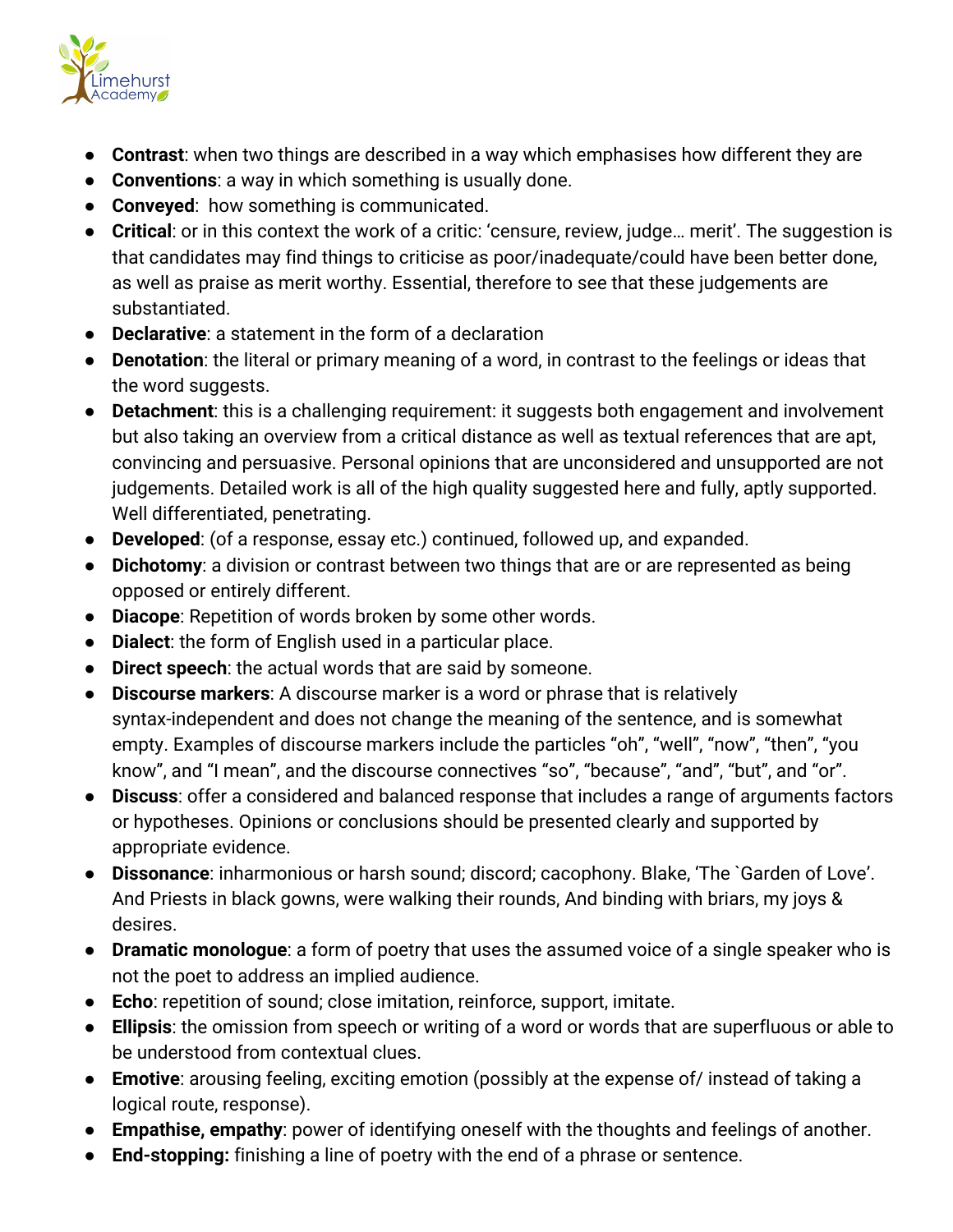

- **Enigmatic**: puzzling, riddling, ambiguous: a paradox.
- **Enjambment**: when a sentence or phrase runs over from one line or stanza to the next.
- **Establish**: set up, argue successfully.
- **Euphemism**: an indirect term for something upsetting or offensive.
- **Evaluation, evaluate**: 'appraisal, assessment'. It certainly includes 'making judgements about'.
- **Evidence**: both openly stated factual information and what is implied. What a passage says about someone or something and how it is said.
- **Exclamation:** a sentence that expresses an emotion.
- **Explain**: 'make clear or intelligible/ give meaning of/ make known in detail': or slightly more mundanely 'show how it works': starting to analyse with apt supporting examples.
- **Explicit**: openly, expressly stated, stated in detail, reading along the lines.
- **Explores**: 'travel extensively in order to learn or discover'; 'inquire into'. The 'travel' of course, is metaphorical here: we often speak of reading as a 'voyage of discovery'. It is the candidate's response to this voyage through the texts supported by relevant detail that is wanted in comparative format. The strong suggestion is that candidates can see more than one (or two) ideas and perspectives.
- **Exposition**: information about the setting, characters' backstories, prior plot events, historical context, etc.
- **Fatal flaw**: are mental or physical weaknesses that demigods, humans, and immortals possess. These flaws can often cause the downfall of the being, but are particularly dangerous to demigods. In Greek plays, they are often referred to as "Tragic Flaws".
- **First person**: when somebody writes about themselves or their group using pronouns
- **Form**: the shape and arrangement of parts, usually but not necessarily of a poem, e.g. sonnet, ode, epic etc.
- **Foreshadowing**: a warning indication of what is to come. a dramatic device in which an important plot-point is mentioned early in the story and will return in a more significant way
- **Free verse:** poetry that doesn't rhyme and has no regular rhythm
- **Genre**: specific type/ kind of literature: gothic novel, fantasy adventure, science fiction story etc.
- **Grammar, grammatical**: the rules governing the relations between words; according to the rules of grammar.
- **Half rhyme**: words that have similar but not identical end sounds.
- **Hubris**: excessive pride or self-confidence.
- **Hyperbole**: obvious and intentional exaggeration; extravagant statement or figure of speech not intended to be taken literally, as "to wait an eternity."
- **Iambic pentameter**: poetry with a meter of 8 syllables, five of them stressed and 5 unstressed. The stress falls on every second syllable.
- **Iambic tetrameter**: poetry with a meter of 10 syllables, 4 of them stressed and 4 unstressed. The stress falls on every second syllable.
- **Identify**: retrieve data or facts: show what is explicit and/ or implicit as directed by the task.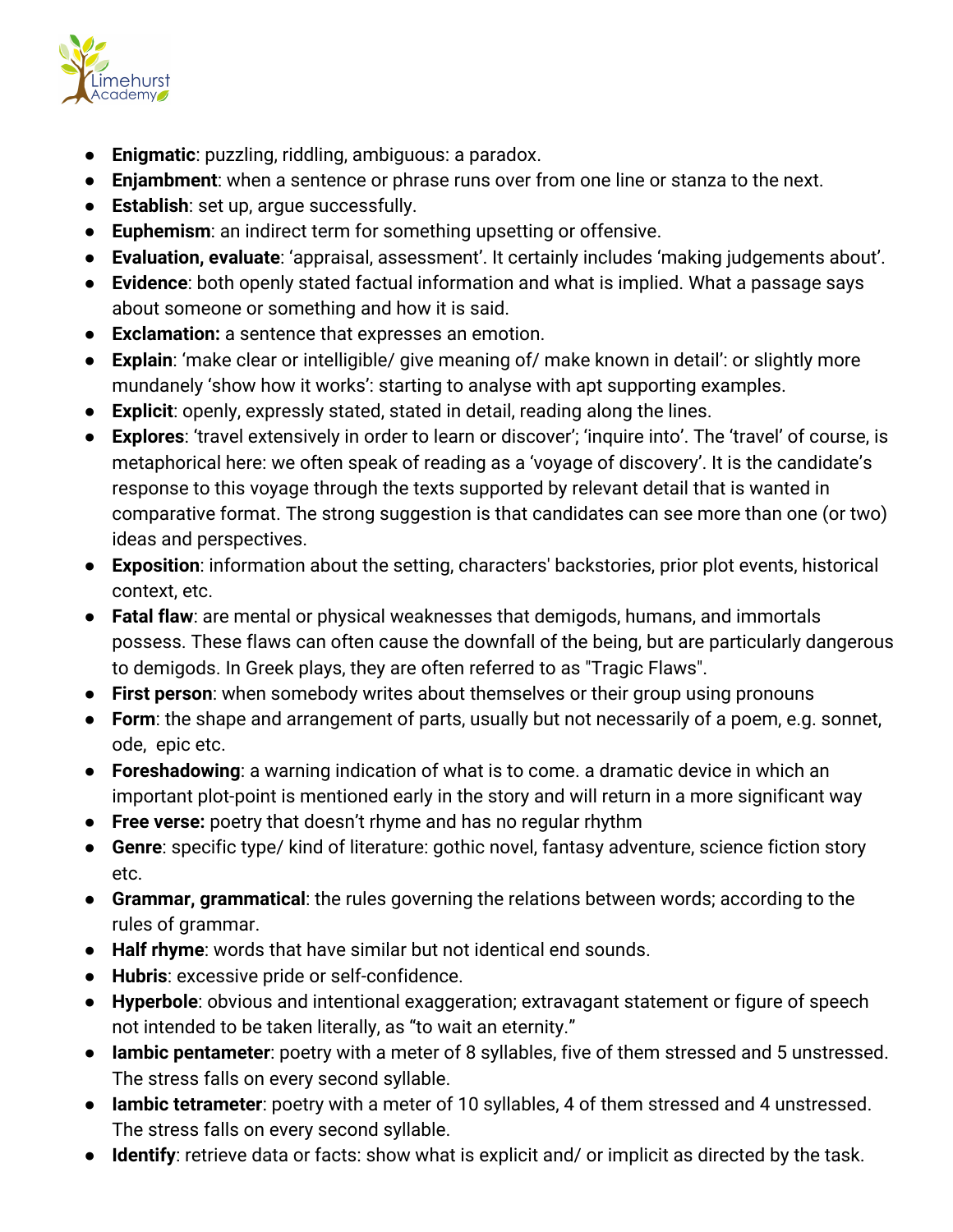

- **Idiolect**: the speech habits peculiar to a particular person.
- **Imagery**: language that creates a picture in your mind. It includes metaphors, similes and personification.
- **Imbalanced**: more on one text/ issue/ idea etc. than another.
- **impact**: (noun) force, strong effect or influence.
- **Imperative**: a command.
- **Implicit**: below the surface, implied rather than stated directly.
- **Inference**: explanation of what you have implied.
- **Influence**: (verb) have a strong effect on; capacity to be a compelling force on opinions.
- **Integrated**: 'combine into a whole' another version of 'synthesise'.
- **Internal rhyme**: when 2 words in the same line rhyme.
- **Intentions**: the aims and objectives: of a writer or a candidate in a response to a task.
- **Interpret**: read between the lines and make simple inferences, explain what is happening; show what is implied; explain, bring out the meaning of: 'infer'.
- **Interwoven**: comparison again, the emphasis on a detailed account of the texts which effectively compares and contrasts throughout; intimately blended.
- **irony**: dissimulation, sarcasm, understatement the use of words to convey a meaning that is the opposite of its literal meaning: the irony of her reply, "How nice!" when I said I had to work all weekend. A technique of indicating, as through character or plot development, an intention or attitude opposite to that which is actually or ostensibly stated. A manner of organizing a work (especially in contemporary writing) so as to give full expression to contradictory or complementary impulses, attitudes, etc., especially as a means of indicating detachment from a subject, theme, or emotion.
- **Justify**: back up a point with evidence.
- **Juxtaposition**: 2 ideas, events, characters or descriptions close to each other to encourage the reader to contrast them.
- **Knowledge**: what is known, range of information.
- **Lexical field**: words linked to other words.
- **Limited**: little or nothing given in response.
- **Link/s**: the ways different segments of a text are connected, joined together.
- **Literal**: surface, basic, surface meaning.
- **Litotes**: A deliberate understatement for effect; the opposite of hyperbole. For example, a good idea may be described as "not half bad," or a difficult task considered "no small feat."
- **Melodrama**: a sensational dramatic piece with exaggerated characters and exciting events intended to appeal to the emotion.
- **Metaphor**: a way of describing something by saying that it is something else.
- **Meter**: the rhythmical pattern of stressed and unstressed syllables in verse.
- **Metonymy**: A figure of speech in which a related term is substituted for the word itself. Often the substitution is based on a material, causal, or conceptual relation between things. For example, the British monarchy is often referred to as 'the Crown'. In the phrase "lend me your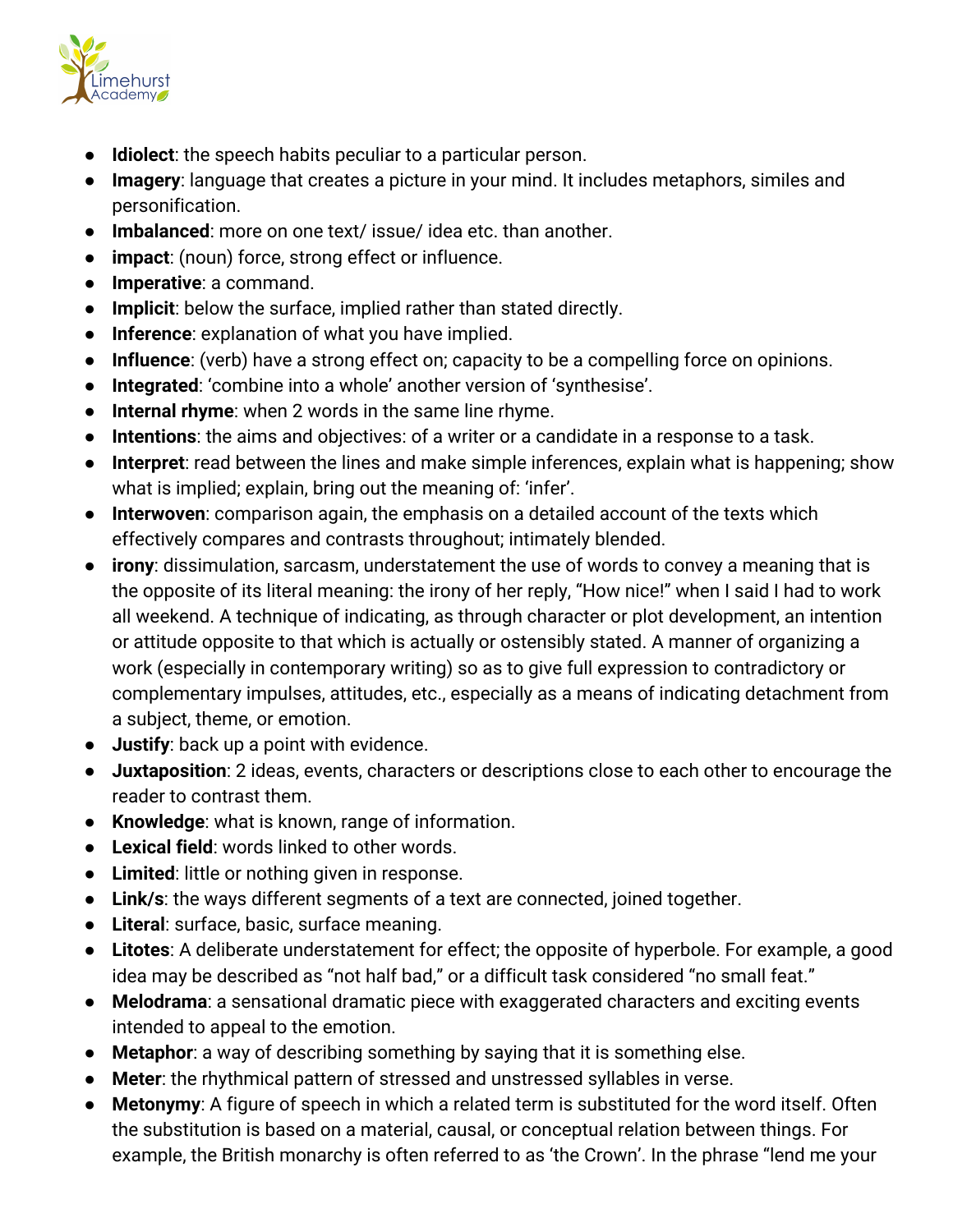

ears," "ears" is substituted for "attention." "O, for a draught of vintage!" exclaims the speaker in John Keats's Ode to Nightingale, with "vintage" understood to mean "wine."

- **Mnemonics**: 'aforest' for instance, which can often lead to a distorted or partial view of task and text.
- **Monologue**: a long speech given by one person as opposed to dialogue.
- **Monosyllabic**: consisting of one syllable.
- **Mood**: the feel or atmosphere.
- **Motif**: an element, idea or theme that is repeated throughout.
- **Narrative**: writing that tells a story.
- **Narrator**: the voice speaking the words.
- **Octet**: a group of eight people or things.
- **Omniscient narrator**: talking in the third person 'outside' the action. They are 'all seeing' and have access to all thoughts and feelings.
- **Onomatopoeia**: a word that sounds like the thing its describing.
- **Oxymoron**: a phrase which appears to have contradicted itself.
- **Paradox**: a person or thing that combines contradictory features or qualities.
- **Parenthesis**: word or clause in a sentence inserted as an explanation or an afterthought or rider which is grammatically complete without it and is usually marked off by brackets, dashes or commas. Not to be overused for effect in writing.
- **Pathetic fallacy**: The assignment of human feelings to inanimate objects, as coined by the Victorian literary critic John Ruskin. For him, a poet's tendency to project his or her emotions outward onto the workings of the natural world was a kind of false vision. Today the term is used more neutrally, and the phenomenon is usually accepted as an integral part of the poet's craft. It is related to personification and anthropomorphism, but emphasizes the relationship between the poet's emotional state and what he or she sees in the object or objects.
- **Pathos**: writing (or any use of language) that arouses pity or sadness.
- **Perceptive**: understanding of similarities…..quick to comprehend': more simply 'shows good/deep/clear understanding'.
- **Persona**: literally, an actor's mask: in this context, taking the role, place, personality of: not being simply one's self.
- **Personification**: describing a non-living thing as if it has human thoughts and feelings, or behaves in a human way.
- **Perspectives**: the writer's viewpoint, or way of looking at the material s/he is describing. It is about the relationship between the writer, the described event and their craft.
- **Petrarchan sonnet**: a form of sonnet it which the first 8 lines have a regular ABBA rhyme and introduce a problem, while the final 6 lines have a different rhyme scheme and solve the problem.
- **Phrase**: group of words forming a conceptual unit equivalent to a noun, adjective or adverb but not forming a complete sentence.
- **Plosive:** a short burst of sound made when you say a word containing the letters b,d,g,k,p,or t.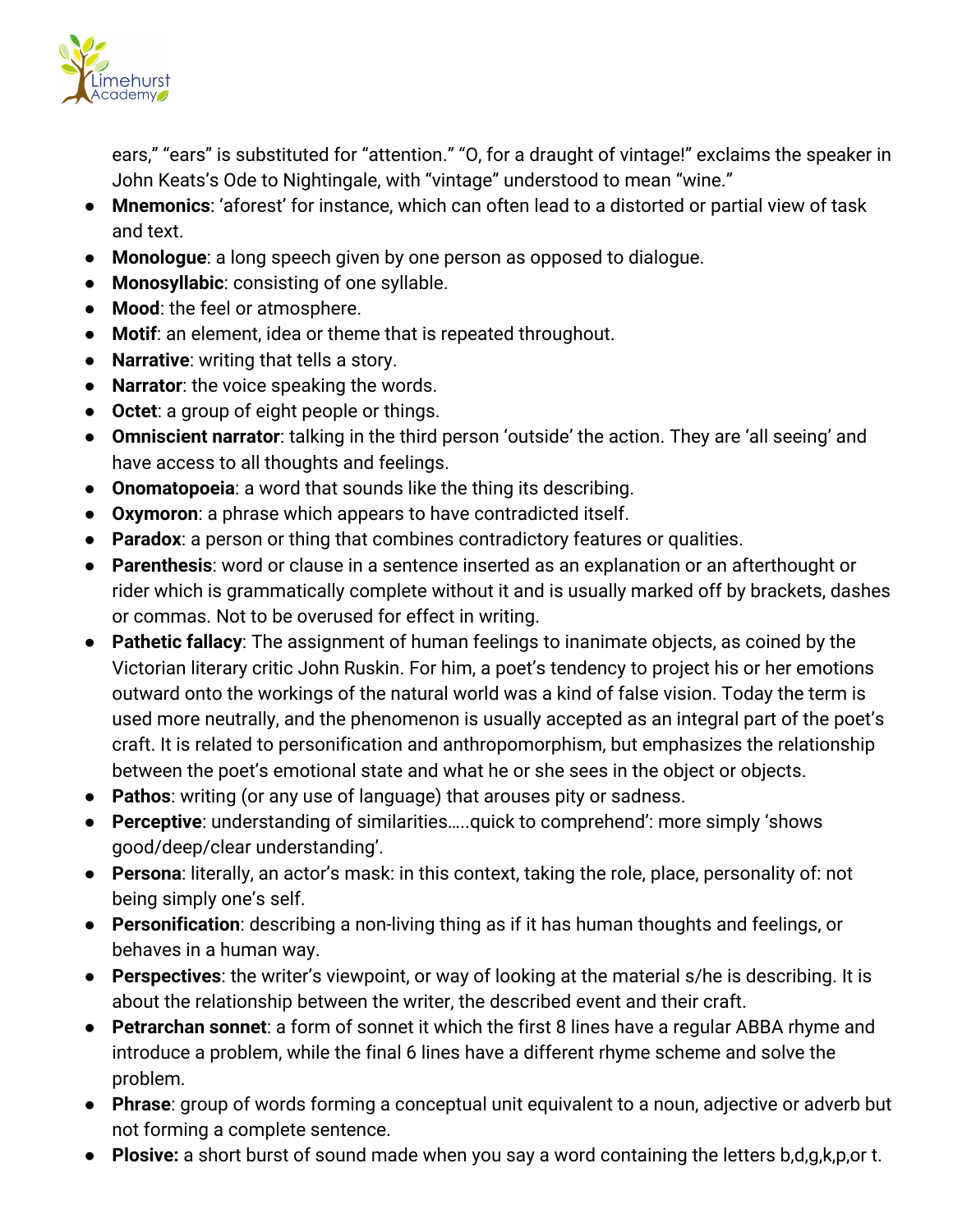

- **Prose**: written or spoken language in its ordinary form, without metrical structure.
- **Protagonist**: the central character.
- **Purpose**: a reason for the communication.
- **Quatrain**: a 4 line stanza refrain a line or stanza in a poem that is repeated
- **Register**: one of the many styles or varieties of language determined by such factors as social occasion, purpose, and audience. Also called stylistic variation. More generally, register is used to indicate degrees of formality in language use. The different registers or language styles that we use are sometimes called codes.
- **Reinforce**: make stronger: often used with impact and effect.
- **Repertoire**: range of regularly used techniques, styles.
- **Repetition**: as a rhetorical device, it could be a word, a phrase or a full sentence or a poetical line repeated to emphasize its significance in the entire text. Repetition is not distinguished solely as a figure of speech but more as a rhetorical device. The following examples of repetition are classified according to the different types of repetition used both in literature and in daily conversations.
- **Response**: the written (or spoken) answer to a specific question or task.
- **Rhetoric**: (in writing or speech) the undue use of exaggeration or display; bombast. The art or science of all specialized literary uses of language in prose or verse, including the figures of speech. The study of the effective use of language. The ability to use language effectively. the art of making persuasive speeches; oratory. (in classical oratory) The art of influencing the thought and conduct of an audience.
- **Rhetorical question**: a question to which the answer is already known; which is asked for a particular effect.
- **Rhyme**: identity in sound of some part, especially the end, of words or lines of verse. a word agreeing with another in terminal sound: find is a rhyme for mind and womankind; verse or poetry having correspondence in the terminal sounds of the lines. A poem or piece of verse having such correspondence.
- **Rhyming couplet**: a pair of rhyming lines that are next to each other
- **Rhythm**: a pattern of sounds created by the arrangement of stressed and unstressed syllables.
- **Rule of three/ tricolon**: clustering a repetition of the same concept, idea, statement, vocabulary in a set of three for effect.
- **Sarcasm**: a form of irony, usually crude; remarks that mean the opposite of what they say, made to criticise someone or something in a way that is amusing to others but annoying and offensive to the person criticised.
- **Second person**: when the narrator talks directly to another person.
- **Select**: choose (usually what is apt, relevant enlightening) detail from texts, a range of vocabulary to show understanding and flair in both reading and writing.
- **Semantic field**: a selection of words that are linked to a similar idea.
- **Sestet**: the last six lines of a sonnet.
- **Setting**: the place, time, class, context etc. in which a piece of writing takes place.